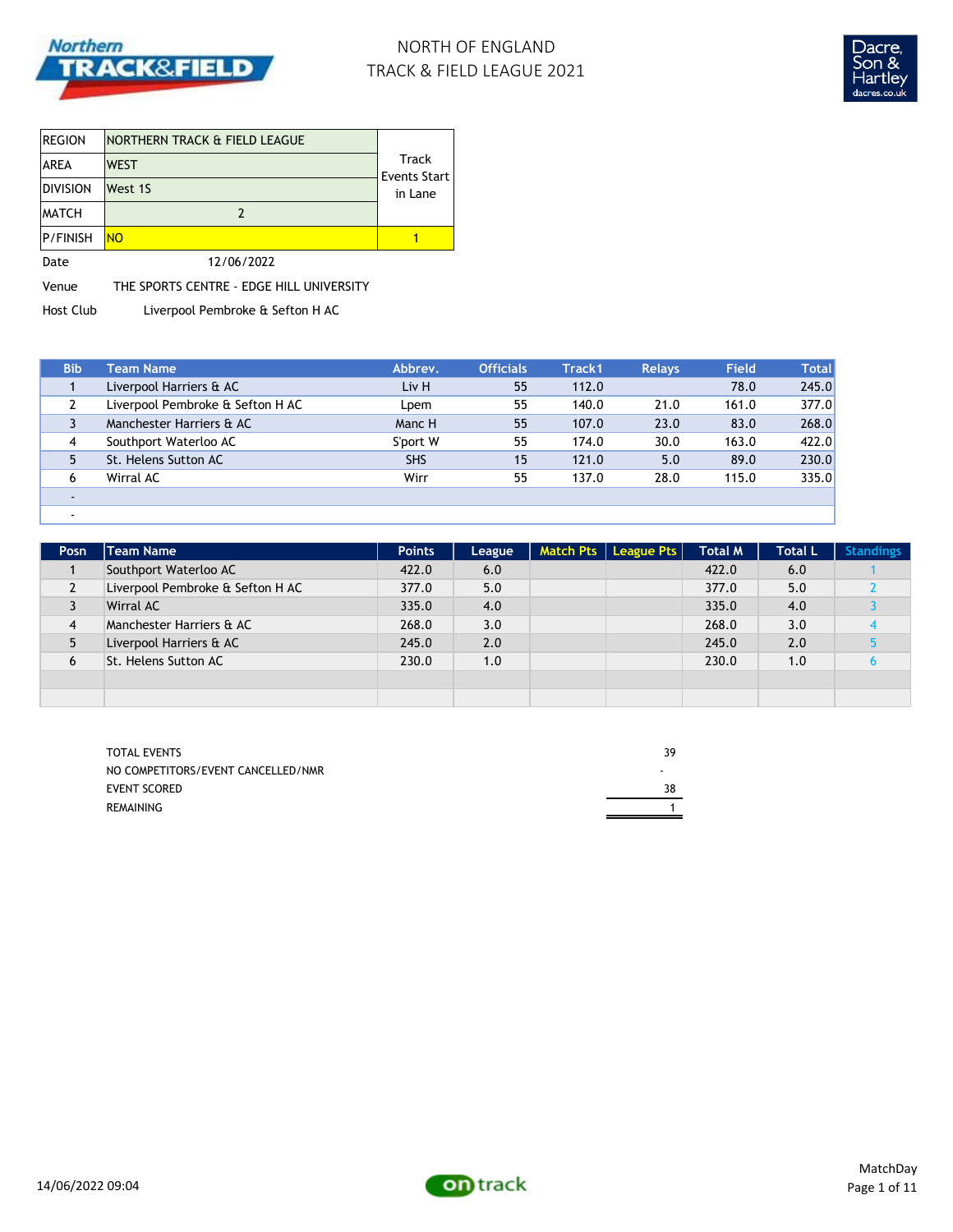



### **West 1S THE SPORTS CENTRE - EDGE HILL UNIVERSITY**

| 100m Men A |   |                                | Wind       |         | 100m Men B     |    |                         | Wind       |         |
|------------|---|--------------------------------|------------|---------|----------------|----|-------------------------|------------|---------|
|            |   | Posn No. Athlete               | Club       | Perf    | Posn           |    | No. Athlete             | Club       | Perf    |
| 1          | 3 | Harry WILLIAMS                 | Manc H     | 11.1    | 1              |    | 66 Luke TAYLOR (U20)    | Wirr       | 11.5    |
| 2          | 6 | Harvey DARROCH                 | Wirr       | 11.1    | $\overline{2}$ | 55 | Darren SCOTT            | SHS        | 11.7    |
| 3          | 4 | Daniel CROSS (U20)             | S'port W   | 11.6    | 3              |    | 22 Ian ROBERTS          | Lpem       | 12.1    |
| 4          | 5 | Michael DUFFY (U20)            | SHS        | 11.7    | 4              |    | 44 Christopher BURGESS  | S'port W   | 12.2    |
| 5          | 2 | <b>Oliver COYNE</b>            | Lpem       | 11.8    | 5              |    | 33 Kyle KEYWORTH        | Manc H     | 13.0    |
| 6          | 1 | <b>Terence MACKLIN</b>         | Liv H      | 14.5    | 6              |    |                         |            |         |
| 7          |   |                                |            |         | 7              |    |                         |            |         |
| 8          |   |                                |            |         | 8              |    |                         |            |         |
| 200m Men A |   |                                | Wind       |         | 200m Men B     |    |                         | Wind       |         |
|            |   | Posn No. Athlete               | Club       | Perf    | Posn           |    | No. Athlete             | Club       | Perf    |
| 1          | 2 | Ethan EDWARDS (U20)            | Lpem       | 22.5    | 1              |    | 55 Darren SCOTT         | <b>SHS</b> | 23.5    |
| 2          | 3 | Harry WILLIAMS                 | Manc H     | 22.5    | 2              |    | 22 Jared NICHOLLS (U20) | Lpem       | 24.2    |
| 3          | 4 | Daniel CROSS (U20)             | S'port W   | 23.3    | 3              |    | 66 Oliver OWEN (U20)    | Wirr       | 24.6    |
| 4          | 6 | Samuel HEATHCOTE               | Wirr       | 23.4    | 4              |    | 33 Zion AKINNOLA (U17)  | Manc H     | 25.1    |
| 5          | 5 | Michael DUFFY (U20)            | SHS        | 23.5    | 5              |    | 44 Christopher BURGESS  | S'port W   | 25.3    |
| 6          | 1 | Luke MCQUADE - JOHNSON         | Liv H      | 26.0    | 6              | 11 | <b>Terence MACKLIN</b>  | Liv H      | 29.3    |
| 7          |   |                                |            |         | 7              |    |                         |            |         |
| 8          |   |                                |            |         | 8              |    |                         |            |         |
|            |   |                                |            |         |                |    |                         |            |         |
| 400m Men A |   |                                |            |         | 400m Men B     |    |                         |            |         |
| Posn       |   | No. Athlete                    | Club       | Perf    | Posn           |    | No. Athlete             | Club       | Perf    |
| 1          | 1 | <b>Jack GILLAND</b>            | Liv H      | 50.4    | 1              |    | 66 Aodhan CORR (U17)    | Wirr       | 54.8    |
| 2          | 3 | William BROWN (U20)            | Manc H     | 52.6    | 2              |    | 22 Jared NICHOLLS (U20) | Lpem       | 55.2    |
| 3          | 2 | Harrison MAY-JOYNSON (U17 Lpem |            | 52.9    | 3              |    | 33 Andrew PARSONAGE     | Manc H     | 60.0    |
| 4          | 4 | <b>Graham BOREHAM</b>          | S'port W   | 54.8    | 4              |    | 55 Ryan MOLYNEUX        | SHS        | 62.7    |
| 5          | 6 | Andrew BOYD                    | Wirr       | 58.4    | 5              |    | 44 Jack BRADSHAW (U17)  | S'port W   | 66.1    |
| 6          | 5 | <b>Matthew CREHAN</b>          | SHS        | 61.4    | 6              |    |                         |            |         |
| 7          |   |                                |            |         | 7              |    |                         |            |         |
| 8          |   |                                |            |         | 8              |    |                         |            |         |
| 800m Men A |   |                                |            |         | 800m Men B     |    |                         |            |         |
| Posn       |   | No. Athlete                    | Club       | Perf    | Posn           |    | No. Athlete             | Club       | Perf    |
| 1          | 1 | Tom ROGERSON                   | Liv H      | 02:01.5 | 1              |    | 66 TJ JONES (U20)       | Wirr       | 02:04.8 |
| 2          | 6 | Ethan BRADY-JONES (U20)        | Wirr       | 02:02.9 | 2              |    | 22 Adam JONES           | Lpem       | 02:09.8 |
| 3          | 2 | Fletcher FOSTER (U20)          | Lpem       | 02:04.6 | 3              |    | 44 Marc SINGER          | S'port W   | 02:18.0 |
| 4          | 4 | <b>Graham BOREHAM</b>          | S'port W   | 02:05.7 | 4              |    | 33 Tom FARRELLY (U17)   | Manc H     | 02:21.4 |
| 5          | 5 | Matthew CREHAN                 | <b>SHS</b> | 02:05.9 | 5              |    | 55 Christopher BIRKETT  | SHS        | 02:29.5 |
| 6          | 3 | Andrew PARSONAGE               | Manc H     | 02:13.7 | 6              |    |                         |            |         |

### **Match 2 12/06/2022**

|    | )0m Men B |                        | Wind       |      |  |
|----|-----------|------------------------|------------|------|--|
|    |           | osn No. Athlete        | Club       | Perf |  |
| 1  |           | 66 Luke TAYLOR (U20)   | Wirr       | 11.5 |  |
| 2  |           | 55 Darren SCOTT        | <b>SHS</b> | 11.7 |  |
| 3  |           | 22 Ian ROBERTS         | Lpem       | 12.1 |  |
| 4  |           | 44 Christopher BURGESS | S'port W   | 12.2 |  |
| 5. |           | 33 Kyle KEYWORTH       | Manc H     | 13.0 |  |
| 6  |           |                        |            |      |  |
| 7  |           |                        |            |      |  |
| n  |           |                        |            |      |  |

| 200m Men B |  |                         | Wind       |      |
|------------|--|-------------------------|------------|------|
| Posn       |  | No. Athlete             | Club       | Perf |
| 1          |  | 55 Darren SCOTT         | <b>SHS</b> | 23.5 |
| 2          |  | 22 Jared NICHOLLS (U20) | Lpem       | 24.2 |
| 3          |  | 66 Oliver OWEN (U20)    | Wirr       | 24.6 |
| 4          |  | 33 Zion AKINNOLA (U17)  | Manc H     | 25.1 |
| 5          |  | 44 Christopher BURGESS  | S'port W   | 25.3 |
| 6          |  | 11 Terence MACKLIN      | Liv H      | 29.3 |
| 7          |  |                         |            |      |
|            |  |                         |            |      |

| Posn |     | No. Athlete             | Club       | Perf |
|------|-----|-------------------------|------------|------|
| 1    |     | 66 Aodhan CORR (U17)    | Wirr       | 54.8 |
| 2    |     | 22 Jared NICHOLLS (U20) | Lpem       | 55.2 |
| 3    |     | 33 Andrew PARSONAGE     | Manc H     | 60.0 |
| 4    | 55. | Ryan MOLYNEUX           | <b>SHS</b> | 62.7 |
| 5    |     | 44 Jack BRADSHAW (U17)  | S'port W   | 66.1 |
| 6    |     |                         |            |      |
|      |     |                         |            |      |
|      |     |                         |            |      |

| Posn | No. Athlete            | Club       | Perf    |
|------|------------------------|------------|---------|
|      | 66 TJ JONES (U20)      | Wirr       | 02:04.8 |
|      | 22 Adam JONES          | Lpem       | 02:09.8 |
| 3    | 44 Marc SINGER         | S'port W   | 02:18.0 |
|      | 33 Tom FARRELLY (U17)  | Manc H     | 02:21.4 |
| 5    | 55 Christopher BIRKETT | <b>SHS</b> | 02:29.5 |
|      |                        |            |         |



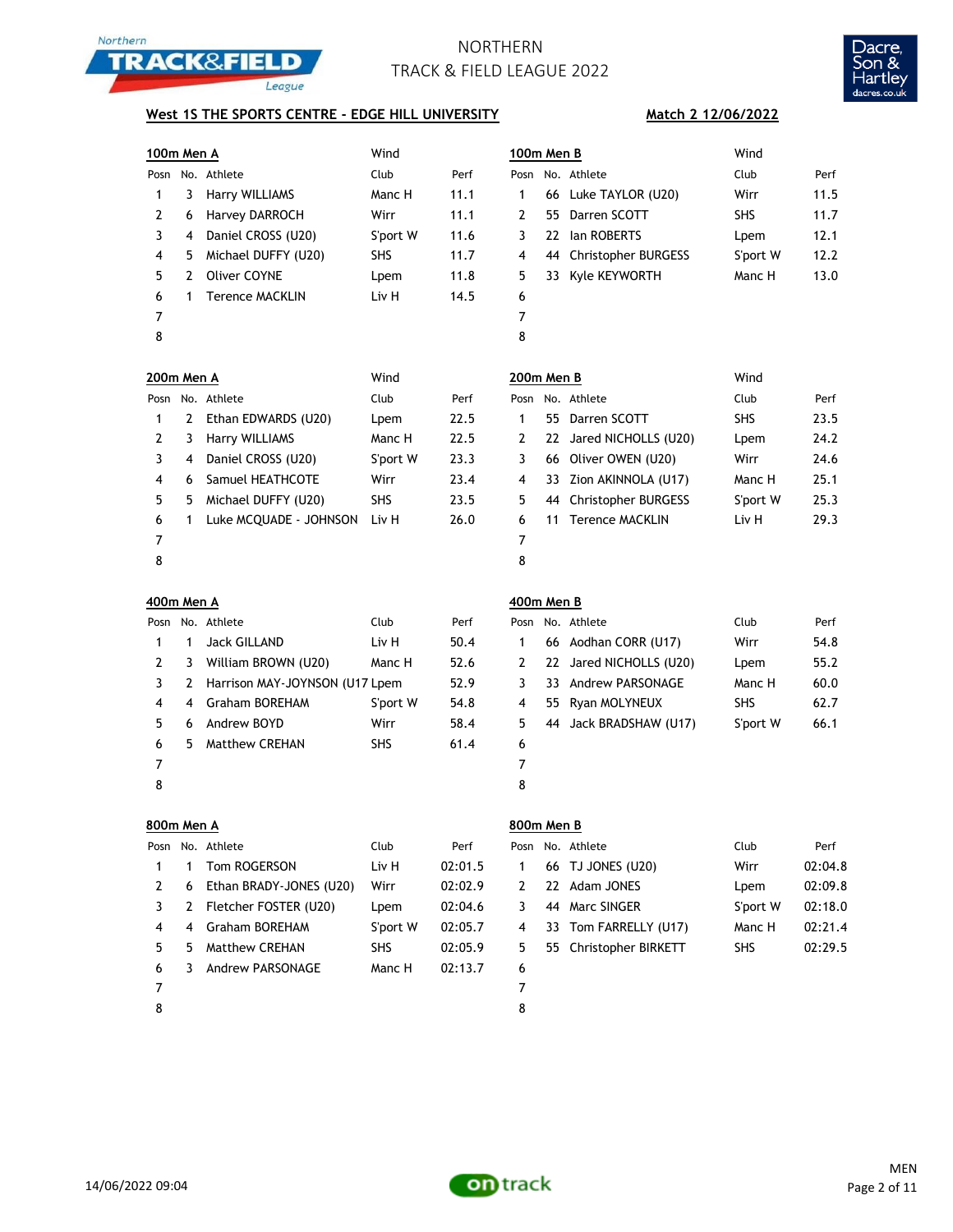



## **West 1S THE SPORTS CENTRE - EDGE HILL UNIVERSITY** Match 2 12/06/2022

|                | 1500m Men A |                         |            |         | 1500m Men B    |              |                       |          |         |
|----------------|-------------|-------------------------|------------|---------|----------------|--------------|-----------------------|----------|---------|
|                |             | Posn No. Athlete        | Club       | Perf    | Posn           |              | No. Athlete           | Club     | Perf    |
| 1              | 6           | William STRICKLEY (U20) | Wirr       | 04:04.7 | 1              | $\mathbf{2}$ | Adam JONES            | Lpem     | 04:18.7 |
| 2              | 22          | Jake DICKINSON (U20)    | Lpem       | 04:11.7 | 2              | 66           | Jack STRICKLEY (U20)  | Wirr     | 04:21.8 |
| 3              | 5.          | <b>Matthew CREHAN</b>   | <b>SHS</b> | 04:14.2 | 3              | 11           | Mark RYAN             | Liv H    | 04:32.5 |
| 4              | 1           | Jon-jo DOHERTY          | Liv H      | 04:14.3 | 4              | 55           | Christopher BIRKETT   | SHS      | 05:08.9 |
| 5              | 3           | Joseph FARRELLY (U20)   | Manc H     | 04:16.3 | 5              | 33           | Andrew PARSONAGE      | Manc H   | 05:30.9 |
| 6              | 44          | Stephen WARD            | S'port W   | 05:33.4 | 6              |              |                       |          |         |
| $\overline{7}$ |             |                         |            |         | 7              |              |                       |          |         |
| 8              |             |                         |            |         | 8              |              |                       |          |         |
| 5000m Men A    |             |                         |            |         | 5000m Men B    |              |                       |          |         |
|                |             | Posn No. Athlete        | Club       | Perf    | Posn           |              | No. Athlete           | Club     | Perf    |
| 1              | 5           | Matthew CREHAN          | SHS        | 15:47.9 | 1              | 44           | <b>Andrew VEEVERS</b> | S'port W | 17:23.8 |
| 2              | 6           | Ethan BRADY-JONES (U20) | Wirr       | 15:53.9 | 2              | 11           | Alan ASHTON           | Liv H    | 17:52.1 |
| 3              | 2           | <b>Chris MAHER</b>      | Lpem       | 16:09.7 | 3              | 22.          | Al GRANT              | Lpem     | 18:27.8 |
| 4              | 1           | Hamza ALI (U20)         | Liv H      | 16:44.6 | 4              | 66           | <b>Richard FARRAR</b> | Wirr     | 18:45.9 |
| 5              | 4           | David HAMILTON          | S'port W   | 16:56.1 | 5              |              |                       |          |         |
| 6              | 33          |                         | Manc H     | 20:56.5 | 6              |              |                       |          |         |
| $\overline{7}$ |             |                         |            |         | 7              |              |                       |          |         |
| 8              |             |                         |            |         | 8              |              |                       |          |         |
|                |             | 3000m S/Chase Men A     |            |         |                |              | 3000m S/Chase Men B   |          |         |
| Posn           |             | No. Athlete             | Club       | Perf    | Posn           |              | No. Athlete           | Club     | Perf    |
| 1              | 2           | Joseph NIVEN            | Lpem       | 10:51.0 | 1              |              | 44 Lee COUPLAND       | S'port W | 15:58.4 |
| $\overline{2}$ | 5           | Christopher BIRKETT     | SHS        | 12:28.9 | $\overline{2}$ |              |                       |          |         |
| 3              | 4           | Steven WILKINSON        | S'port W   | 13:25.9 | 3              |              |                       |          |         |
| 4              |             |                         |            |         | 4              |              |                       |          |         |
| 5              |             |                         |            |         | 5              |              |                       |          |         |
| 6              |             |                         |            |         | 6              |              |                       |          |         |
| 7              |             |                         |            |         | 7              |              |                       |          |         |
| 8              |             |                         |            |         | 8              |              |                       |          |         |
|                |             | 400m Hurdles Men A      |            |         |                |              | 400m Hurdles Men B    |          |         |
| Posn           |             | No. Athlete             | Club       | Perf    | Posn           |              | No. Athlete           | Club     | Perf    |
| $\mathbf{1}$   | 2           | Adam JONES              | Lpem       | 61.8    | 1              |              | 44 Lee COUPLAND       | S'port W | 95.2    |
| $\overline{2}$ | 6           | Aodhan CORR (U17)       | Wirr       | 63.9    | 2              |              |                       |          |         |
| 3              | 3           | Amari KAMALI-TURNER     | Manc H     | 65.5    | 3              |              |                       |          |         |
| 4              | 4           | Steven WILKINSON        | S'port W   | 85.5    | 4              |              |                       |          |         |
| 5              |             |                         |            |         | 5              |              |                       |          |         |
| 6              |             |                         |            |         | 6              |              |                       |          |         |
| 7              |             |                         |            |         | 7              |              |                       |          |         |
|                |             |                         |            |         |                |              |                       |          |         |

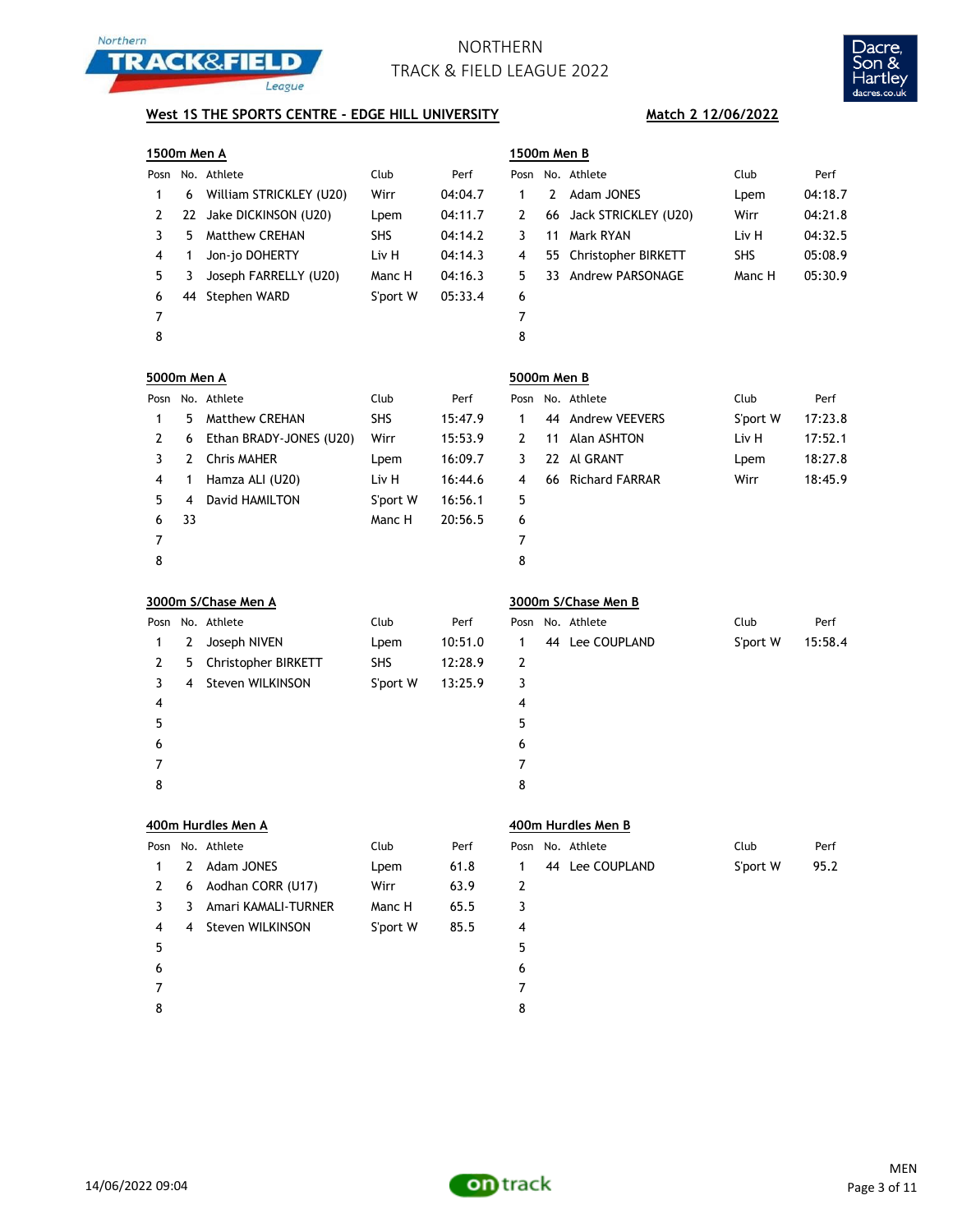



## **West 1S THE SPORTS CENTRE - EDGE HILL UNIVERSITY** Match 2 12/06/2022

|                |                | 110m Hurdles Men A   | Wind       |      |                |     | 110m Hurdles Men B   | Wind       |      |
|----------------|----------------|----------------------|------------|------|----------------|-----|----------------------|------------|------|
|                |                | Posn No. Athlete     | Club       | Perf |                |     | Posn No. Athlete     | Club       | Perf |
| 1              | 33             |                      | Manc H     | 24.3 | 1              |     | 44 Lee COUPLAND      | S'port W   | 29.3 |
| 2              | 4              | Steven WILKINSON     | S'port W   | 24.6 | $\overline{2}$ |     |                      |            |      |
| 3              |                |                      |            |      | 3              |     |                      |            |      |
| 4              |                |                      |            |      | 4              |     |                      |            |      |
| 5              |                |                      |            |      | 5              |     |                      |            |      |
| 6              |                |                      |            |      | 6              |     |                      |            |      |
| 7              |                |                      |            |      | 7              |     |                      |            |      |
| 8              |                |                      |            |      | 8              |     |                      |            |      |
|                |                | 100m N/S Men A       | Wind       |      |                |     | 100m N/S Men B       | Wind       |      |
| Posn           |                | No. Athlete          | Club       | Perf |                |     | Posn No. Athlete     | Club       | Perf |
| 1              |                | Oliver Owen          | Wirr       | 12.1 | 1              |     |                      |            |      |
| 2              |                | Zion Akinnola        | Manc H     | 12.6 | 2              |     |                      |            |      |
| 3              |                | Rio Boothe           | Manc H     | 14.6 | 3              |     |                      |            |      |
| 4              |                |                      |            |      | 4              |     |                      |            |      |
| 5              |                |                      |            |      | 5              |     |                      |            |      |
| 6              |                |                      |            |      | 6              |     |                      |            |      |
| 7              |                |                      |            |      | 7              |     |                      |            |      |
| 8              |                |                      |            |      | 8              |     |                      |            |      |
|                |                | Long Jump Men A      |            |      |                |     | Long Jump Men B      |            |      |
| Posn           |                | Bib Athlete          | Club       | Perf | Posn           |     | Bib Athlete          | Club       | Perf |
| 1              | 6              | Harvey DARROCH       | Wirr       | 6.39 | 1              |     | 66 Luke TAYLOR (U20) | Wirr       | 5.55 |
| 2              | 3              | Michael FENNELL      | Manc H     | 6.10 | 2              |     | 44 Lee COUPLAND      | S'port W   | 4.74 |
| 3              | 5              | Michael DUFFY (U20)  | <b>SHS</b> | 5.49 | 3              |     | 55 Phil ROBINSON     | <b>SHS</b> | 4.38 |
| 4              | 4              | Adam BYRNE (U17)     | S'port W   | 5.04 | 4              | 33. | Joshua HAMMOND       | Manc H     | 4.34 |
| 5              | 2              | Mark CROMPTON        | Lpem       | 2.93 | 5              |     |                      |            |      |
| 6              |                |                      |            |      | 6              |     |                      |            |      |
| $\overline{7}$ |                |                      |            |      | 7              |     |                      |            |      |
| 8              |                |                      |            |      | 8              |     |                      |            |      |
|                |                | High Jump Men A      |            |      |                |     | High Jump Men B      |            |      |
| Posn           |                | Bib Athlete          | Club       | Perf | Posn           |     | Bib Athlete          | Club       | Perf |
| 1              | $\overline{2}$ | Tom KWISSA           | Lpem       | 2.0  | 1              | 22  | Sandy CLARKSON (U20) | Lpem       | 1.95 |
| 2              | 4              | Adam BYRNE (U17)     | S'port W   | 1.65 | $\overline{2}$ | 44  | Sam COUPLAND (U20)   | S'port W   | 1.50 |
| 3              | 33             | Joshua HAMMOND       | Manc H     | 1.55 | 3              | 3   | William BROWN (U20)  | Manc H     | 1.50 |
| 4              | 6              | Charley HORTON (U17) | Wirr       | 1.55 |                |     |                      |            |      |
| 5              | 5              | Phil ROBINSON        | SHS        | 1.40 |                |     |                      |            |      |

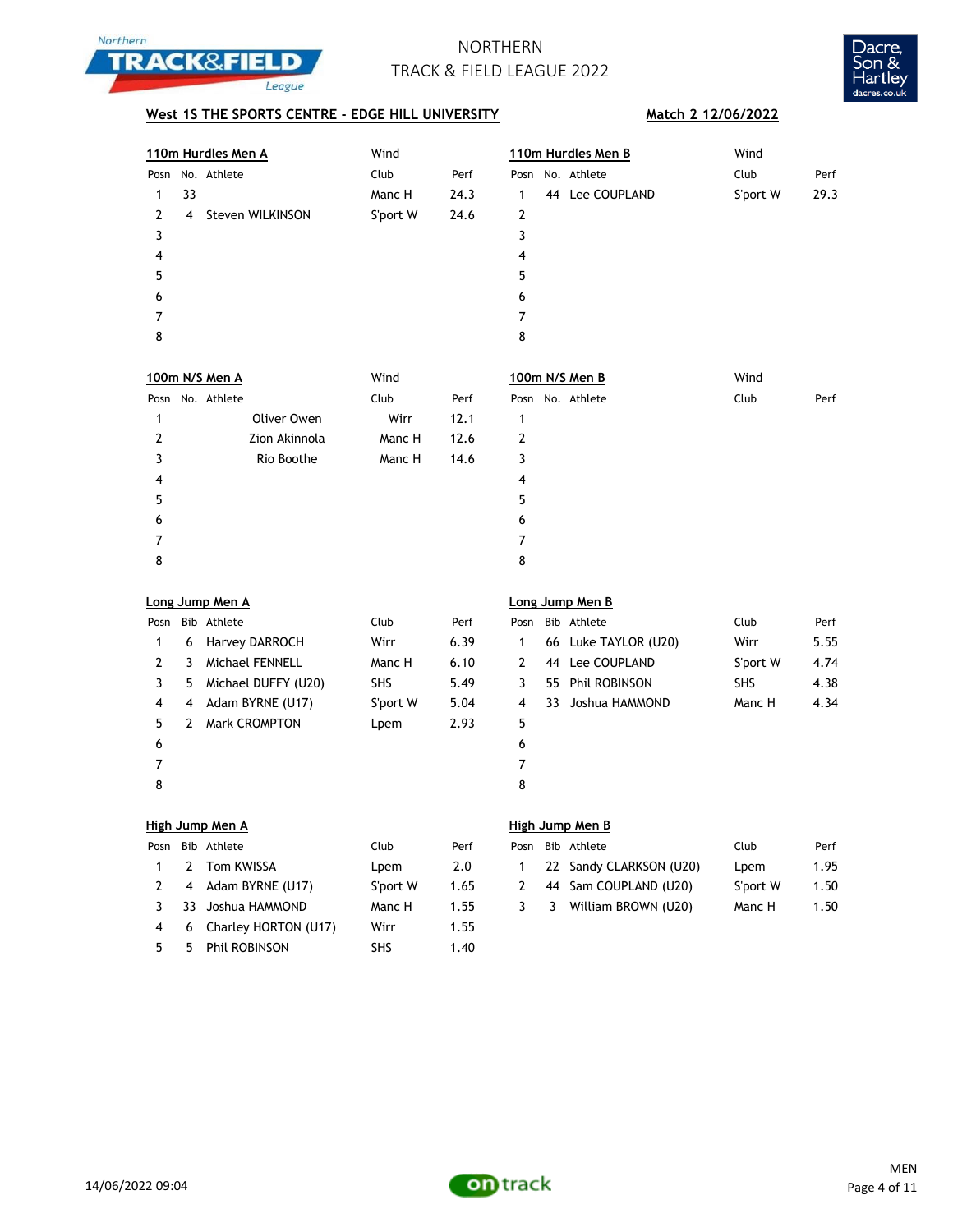



## **West 1S THE SPORTS CENTRE - EDGE HILL UNIVERSITY** Match 2 12/06/2022

| Triple Jump Men A |                            |             |       | <b>Triple Jump Men B</b> |  |  |                                                          |      |
|-------------------|----------------------------|-------------|-------|--------------------------|--|--|----------------------------------------------------------|------|
|                   |                            | Club        | Perf  | Posn                     |  |  | Club                                                     | Perf |
| 6                 | Aodhan CORR (U17)          | Wirr        | 12.50 | 1                        |  |  | Manc H                                                   | 8.83 |
| 3                 | Michael FENNELL            | Manc H      | 10.14 | 2                        |  |  | S'port W                                                 | 8.21 |
| 2                 | Tom KWISSA                 | Lpem        | 10.05 | 3                        |  |  |                                                          |      |
| 4                 | <b>Christopher BURGESS</b> | S'port W    | 8.84  | 4                        |  |  |                                                          |      |
|                   |                            |             |       | 5                        |  |  |                                                          |      |
|                   |                            |             |       | 6                        |  |  |                                                          |      |
|                   |                            |             |       | 7                        |  |  |                                                          |      |
|                   |                            |             |       | 8                        |  |  |                                                          |      |
|                   |                            |             |       |                          |  |  |                                                          |      |
|                   |                            | Bib Athlete |       |                          |  |  | Bib Athlete<br>33 Zion AKINNOLA (U17)<br>44 Lee COUPLAND |      |

|      |    | Pole Vault Men A   |            |      | Pole Vault Men B |  |                 |            |      |  |
|------|----|--------------------|------------|------|------------------|--|-----------------|------------|------|--|
| Posn |    | Bib Athlete        | Club       | Perf | Posn             |  | Bib Athlete     | Club       | Perf |  |
|      | -2 | Mark CROMPTON      | Lpem       | 2.50 |                  |  | 44 Lee COUPLAND | S'port W   | 2.10 |  |
|      |    | 55 Darren SCOTT    | <b>SHS</b> | 2.40 | 2                |  | 22 Dave MCCOMB  | Lpem       | 2.10 |  |
|      |    | 4 Adam BYRNE (U17) | S'port W   | 2.40 | 3                |  | 5 Phil ROBINSON | <b>SHS</b> | 2.10 |  |
| 4    |    | Jamie O'CONNELL    | Manc H     | 2.20 |                  |  |                 |            |      |  |

| Shot Men A |    |                      |            |       | Shot Men B |    |                       |            |      |  |
|------------|----|----------------------|------------|-------|------------|----|-----------------------|------------|------|--|
| Posn       |    | Bib Athlete          | Club       | Perf  | Posn       |    | Bib Athlete           | Club       | Perf |  |
|            | 2  | Christopher ARNOLD   | Lpem       | 11.75 |            |    | 44 Sam COUPLAND (U20) | S'port W   | 8.71 |  |
| 2          |    | Nick WEDDERMAN       | Liv H      | 10.24 | 2          |    | 22 David BROWN        | Lpem       | 8.65 |  |
| 3          | 4  | Liam HARRIS          | S'port W   | 9.89  | 3          | 5  | <b>Ian CONWAY</b>     | <b>SHS</b> | 8.23 |  |
| 4          | 55 | <b>Phil ROBINSON</b> | <b>SHS</b> | 8.91  | 4          | 33 | Michael FENNELL       | Manc H     | 7.33 |  |
| 5.         | 6  | Howie ASHTON         | Wirr       | 8.01  | 5.         | 66 | Donald DARROCH        | Wirr       | 7.23 |  |
| 6          | 3  | Matthew FRENCH (U20) | Manc H     | 7.66  | 6          | 11 | Matthew AFFUL         | Liv H      | 6.70 |  |
| 7          |    |                      |            |       | 7          |    |                       |            |      |  |
| 8          |    |                      |            |       | 8          |    |                       |            |      |  |
|            |    |                      |            |       |            |    |                       |            |      |  |

| Discus Men A     |      |      | Discus Men B     |      |      |  |  |  |
|------------------|------|------|------------------|------|------|--|--|--|
| Posn Bib Athlete | Club | Perf | Posn Bib Athlete | Club | Perf |  |  |  |
|                  |      |      |                  |      |      |  |  |  |
| 2                |      |      |                  |      |      |  |  |  |
| 3                |      |      |                  |      |      |  |  |  |
| 4                |      |      | 4                |      |      |  |  |  |
| 5                |      |      |                  |      |      |  |  |  |
| 6                |      |      | 6                |      |      |  |  |  |
|                  |      |      |                  |      |      |  |  |  |
| 8                |      |      | 8                |      |      |  |  |  |
|                  |      |      |                  |      |      |  |  |  |

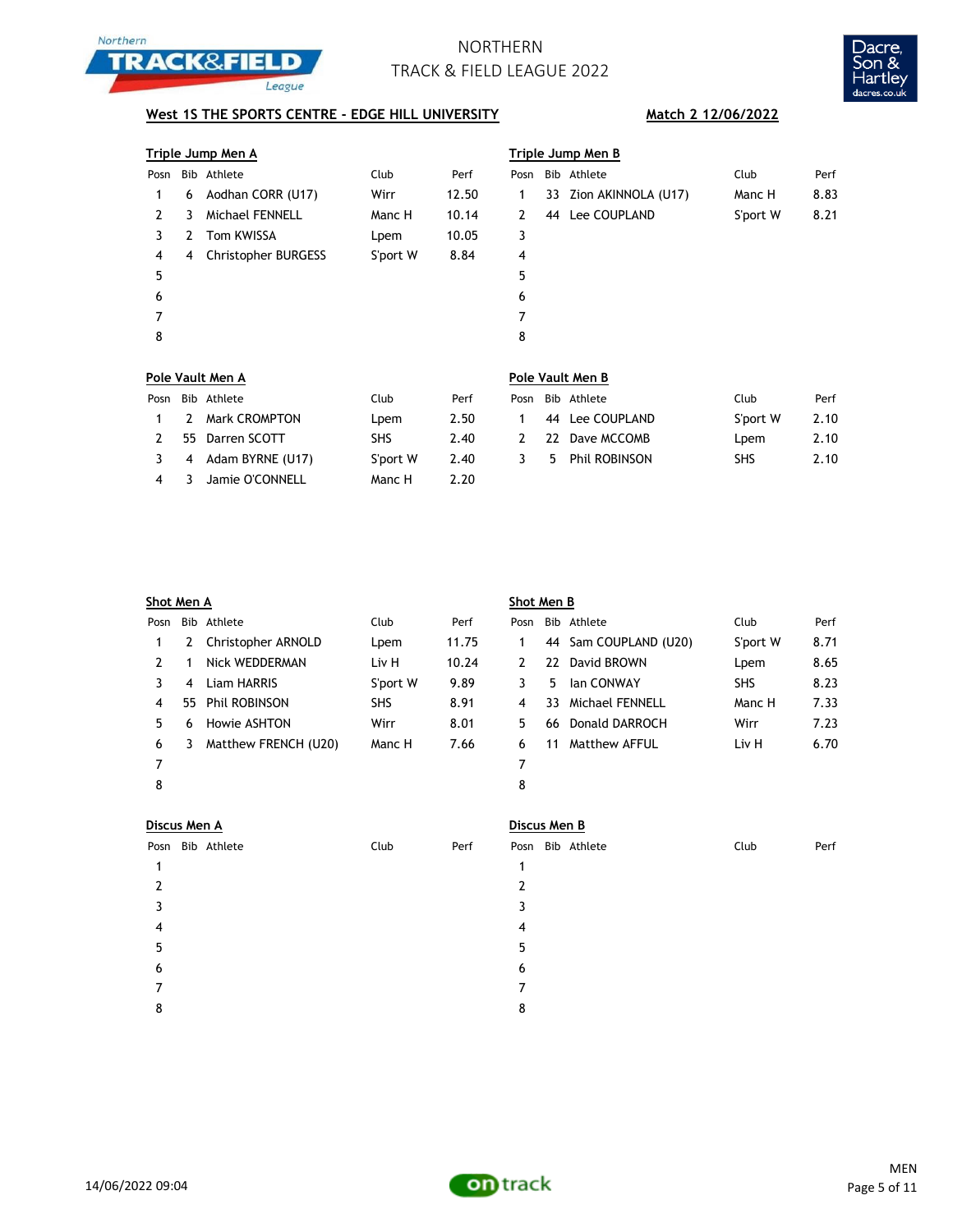



### **West 1S THE SPORTS CENTRE - EDGE HILL UNIVERSITY MATCH AND MATCH 2 12/06/2022**

# **Hammer Men A Hammer Men B** Posn Bib Athlete Club Perf Posn Bib Athlete Club Perf 1 4 Liam HARRIS S'port W 37.31 1 5 Ray VOSE SHS 16.50 2 2 Paul WHITE Lpem 32.86 2 44 Lee COUPLAND S'port W 15.68 3 55 Ian CONWAY 5HS 18.45 3 22 David BROWN Lpem x 4 6 Steven PETERS Wirr 14.76 4 3 Joshua HAMMOND Manc H x 5 33 Kes SALMON Manc H 13.68 5  $6$ 7 7 8 8 **Javelin Men A Javelin Men B** Posn Bib Athlete Club Perf Posn Bib Athlete Club Perf 1 4 Bill STEEL (U20) S'port W 49.95 1 11 Amanuel - nugus ABRHA Liv H 41.36

|   | 4   | Bill STEEL (U20)   | S'port W   | 49.95 |   |    | 11 Amanuel - nugus ABRHA | Liv H      | 41.36 |
|---|-----|--------------------|------------|-------|---|----|--------------------------|------------|-------|
|   |     | Sam BANNON         | Liv H      | 48.03 | 2 |    | 44 Sam COUPLAND (U20)    | S'port W   | 35.90 |
|   | 6   | Tom WHITELEY (U20) | Wirr       | 46.85 |   |    | 5 Phil ROBINSON          | <b>SHS</b> | 32.01 |
|   |     | 55 Darren SCOTT    | <b>SHS</b> | 32.92 | 4 |    | 66 TJ JONES (U20)        | Wirr       | 31.23 |
|   | 33. | Jamie O'CONNELL    | Manc H     | 32.85 |   | 22 | lain WILKINSON           | Lpem       | 17.43 |
| 6 |     | David BROWN        | Lpem       | 29.35 | 6 | 3  | Matthew FRENCH (U20)     | Manc H     | 15.08 |
|   |     |                    |            |       |   |    |                          |            |       |
| 8 |     |                    |            |       | 8 |    |                          |            |       |

### **4 x 100m Men A**

 $\epsilon$ 

## Posn No. Club **Runners** Runners **Performance Runners** Performance Performance Performance Performance Performance Performance Performance Performance Performance Performance Performance Performance Performance Performance 1 3 Manc H William BROWN (U20) Michael FENNELL Harry WILLIAMS Joshua HAMMOND 46.6 2 6 Wirr Charley HORTON (U17) Oliver OWEN (U20) Luke TAYLOR (U20) Harvey DAR 46.6 3 4 S'port W Daniel CROSS (U20) Christopher BURGESS Graham BOREHAM Adam BYRNE (48.8 4  $5<sub>5</sub>$

7 8

**4 x 400m Men A**

|   |   | Posn No. Club | Runners                                                                      | Perf    |
|---|---|---------------|------------------------------------------------------------------------------|---------|
|   |   | Lpem          | Jared NICHOLLS (U20) Jake DICKINSON (U20) Harrison MAY-JOYNSON (U17) 03:41.1 |         |
|   | 6 | Wirr          | Ethan BRADY-JONES (U20) Samuel HEATHCOTE TJ JONES (U20) Aodhan CO 03:50.2    |         |
|   | 4 | S'port W      | Graham BOREHAM Julius ZAJITSCHEK (U17) Andrew VEEVERS Marc SINGER            | 04:08.0 |
|   |   | Manc H        | Jamie O'CONNELL Kyle KEYWORTH Joshua HAMMOND Rio BOOTHE (U20)                | 04:59.6 |
|   |   |               |                                                                              |         |
| 6 |   |               |                                                                              |         |
|   |   |               |                                                                              |         |

- 
- 8

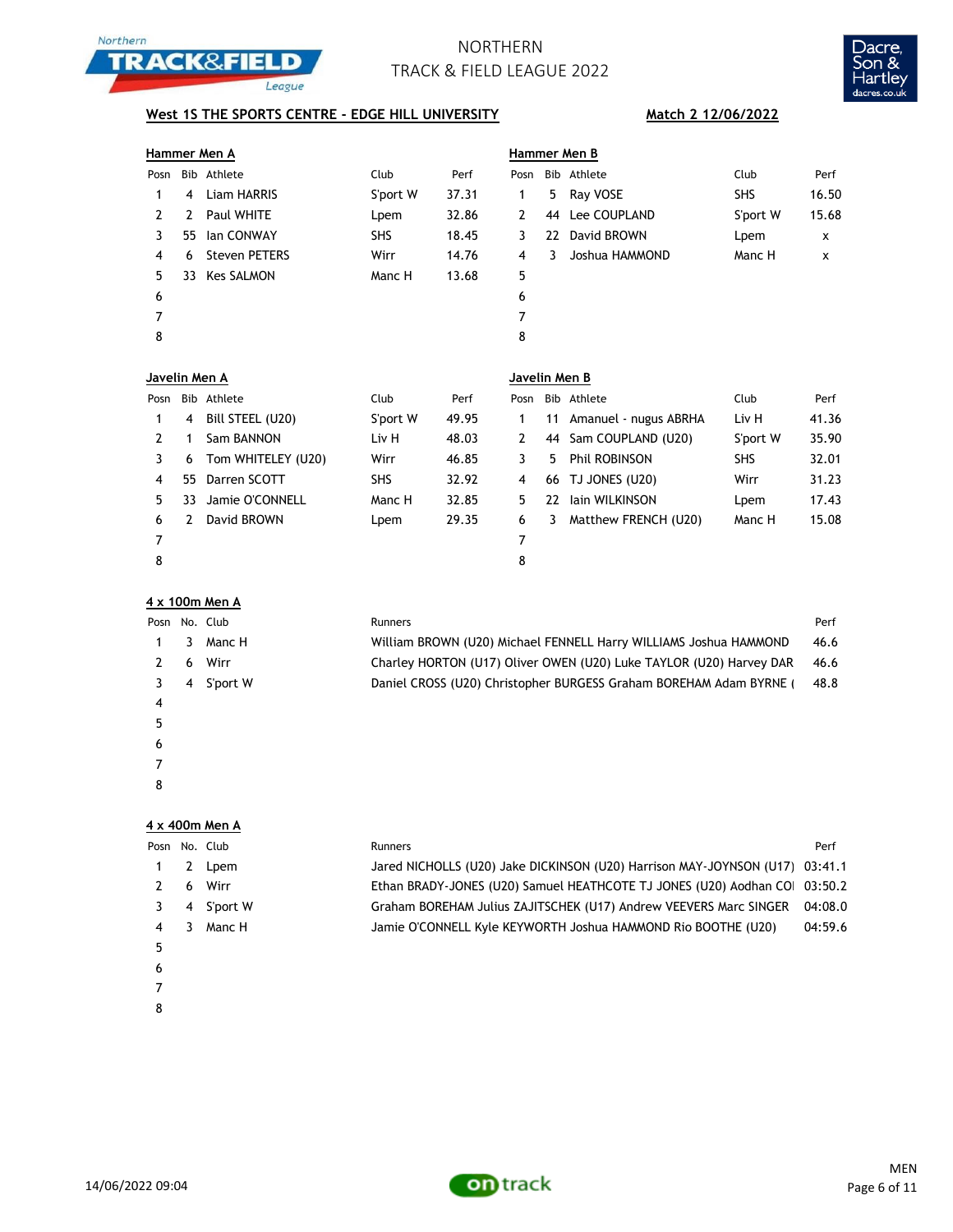



**Match 2 12/06/2022**

### **West 1S THE SPORTS CENTRE - EDGE HILL UNIVERSITY**

|      |    | 100m Women A                     | Wind       |         |     |      |    | 100m Women B                     | Wind       |         |              |
|------|----|----------------------------------|------------|---------|-----|------|----|----------------------------------|------------|---------|--------------|
| Posn |    | No. Athlete                      | Club       | Perf    |     | Posn |    | No. Athlete                      | Club       | Perf    |              |
| 1    | 1  | Sophie Money                     | Liv H      | 12.6    | 729 | 1    | 11 | Obi CURRY                        | Liv H      | 12.7    | 707          |
| 2    | 3  | Dalola KAJOPAYE (U17)            | Manc H     | 12.8    | 686 | 2    | 66 | Sophie KEENAN (U17)              | Wirr       | 13.8    | 491          |
| 3    | 6  | Sophia GREY (U17)                | Wirr       | 13.1    | 623 | 3    | 55 | Sophie BRENNAN (U17)             | SHS        | 13.8    | 491          |
| 4    | 4  | Emma FRANKLAND-HAYES (U S'port W |            | 13.1    | 623 | 4    | 44 | Hannah MURRAY (U17)              | S'port W   | 14.1    | 440          |
| 5    | 5  | Heather DRILLINGCOURT            | <b>SHS</b> | 13.7    | 509 | 5    |    | 22 Leah MCKENZIE                 | Lpem       | 14.2    | 424          |
| 6    | 2  | Lucy LE-MARINEL                  | Lpem       | 13.9    | 474 | 6    | 33 | Lindsey FARRELLY                 | Manc H     | 19.2    | 11           |
| 7    |    |                                  |            |         |     | 7    |    |                                  |            |         |              |
| 8    |    |                                  |            |         |     | 8    |    |                                  |            |         |              |
|      |    | 200m Women A                     | Wind       |         |     |      |    | 200m Women B                     | Wind       |         |              |
| Posn |    | No. Athlete                      | Club       | Perf    |     | Posn |    | No. Athlete                      | Club       | Perf    |              |
| 1    | 3  | Dalola KAJOPAYE (U17)            | Manc H     | 26.0    | 704 | 1    | 44 | Emma FRANKLAND-HAYES (U S'port W |            | 27.9    | 527          |
| 2    | 4  | Olivia MORGAN (U20)              | S'port W   | 26.6    | 645 | 2    | 66 | Sophie KEENAN (U17)              | Wirr       | 29.1    | 431          |
| 3    | 6  | Sophia GREY (U17)                | Wirr       | 26.7    | 635 | 3    | 55 | Abigail NEWMAN (U17)             | <b>SHS</b> | 30.1    | 361          |
| 4    | 5  | Jessica LEONARD                  | <b>SHS</b> | 26.9    | 616 | 4    | 22 | Bethany SWIFT (U20)              | Lpem       | 38.7    | 33           |
| 5    | 1  | <b>Abielle HALLAS</b>            | Liv H      | 28.1    | 510 | 5    | 33 | Helen HOLME                      | Manc H     | 42.7    | $\mathbf{2}$ |
| 6    | 2  | Katelyn SWIFT (U17)              | Lpem       | 29.4    | 409 | 6    |    |                                  |            |         |              |
| 7    |    |                                  |            |         |     | 7    |    |                                  |            |         |              |
| 8    |    |                                  |            |         |     | 8    |    |                                  |            |         |              |
|      |    |                                  |            |         |     |      |    |                                  |            |         |              |
|      |    | 400m Women A                     |            |         |     |      |    | 400m Women B                     |            |         |              |
| Posn |    | No. Athlete                      | Club       | Perf    |     | Posn |    | No. Athlete                      | Club       | Perf    |              |
| 1    | 5  | Jessica LEONARD                  | SHS        | 60.3    | 669 | 1    | 55 | Lucy CLITHEROE (U20)             | SHS        | 66.6    | 453          |
| 2    | 1  | Obi CURRY                        | Liv H      | 60.4    | 665 | 2    | 11 | Christiana KELLEY (U17)          | Liv H      | 66.6    | 453          |
| 3    | 4  | Olivia MORGAN (U20)              | S'port W   | 64.0    | 537 | 3    | 66 | Zara WHITE (U20)                 | Wirr       | 69.8    | 360          |
| 4    | 6  | Lucy HIGNETT (U20)               | Wirr       | 71.4    | 319 | 4    | 44 | Eleanor CLARK (U17)              | S'port W   | 76.0    | 213          |
| 5    | 2  | Bethany SWIFT (U20)              | Lpem       | 93.4    | 9   | 5    | 33 | Deborah BERESFORD                | Manc H     | 112.0   |              |
| 6    | 3  | Helen HOLME                      | Manc H     | 101.7   |     | 6    |    |                                  |            |         |              |
| 7    |    |                                  |            |         |     | 7    |    |                                  |            |         |              |
| 8    |    |                                  |            |         |     | 8    |    |                                  |            |         |              |
|      |    | 800m Women A                     |            |         |     |      |    | 800m Women B                     |            |         |              |
| Posn |    | No. Athlete                      | Club       | Perf    |     | Posn |    | No. Athlete                      | Club       | Perf    |              |
| 1    | 11 | Phoebe MELIA (U17)               | Liv H      | 02:29.2 | 574 | 1    | 1  | Charlotte WILSON DEWHURS Liv H   |            | 02:37.0 | 465          |
| 2    | 2  | Anna YATES (U17)                 | Lpem       | 02:42.0 | 401 | 2    | 22 | <b>Rachel YATES</b>              | Lpem       | 02:45.8 | 356          |
| 3    | 6  | Lucy HIGNETT (U20)               | Wirr       | 02:42.6 | 394 | 3    | 33 | Deborah BERESFORD                | Manc H     | 03:59.7 |              |
| 4    | 3  | Delphine CONNOLLY (U17)          | Manc H     | 02:44.6 | 370 | 4    |    |                                  |            |         |              |
| 5    | 5  | Lucy CLITHEROE (U20)             | SHS        | 02:47.1 | 341 | 5    |    |                                  |            |         |              |
| 6    |    |                                  |            |         |     | 6    |    |                                  |            |         |              |
| 7    |    |                                  |            |         |     | 7    |    |                                  |            |         |              |

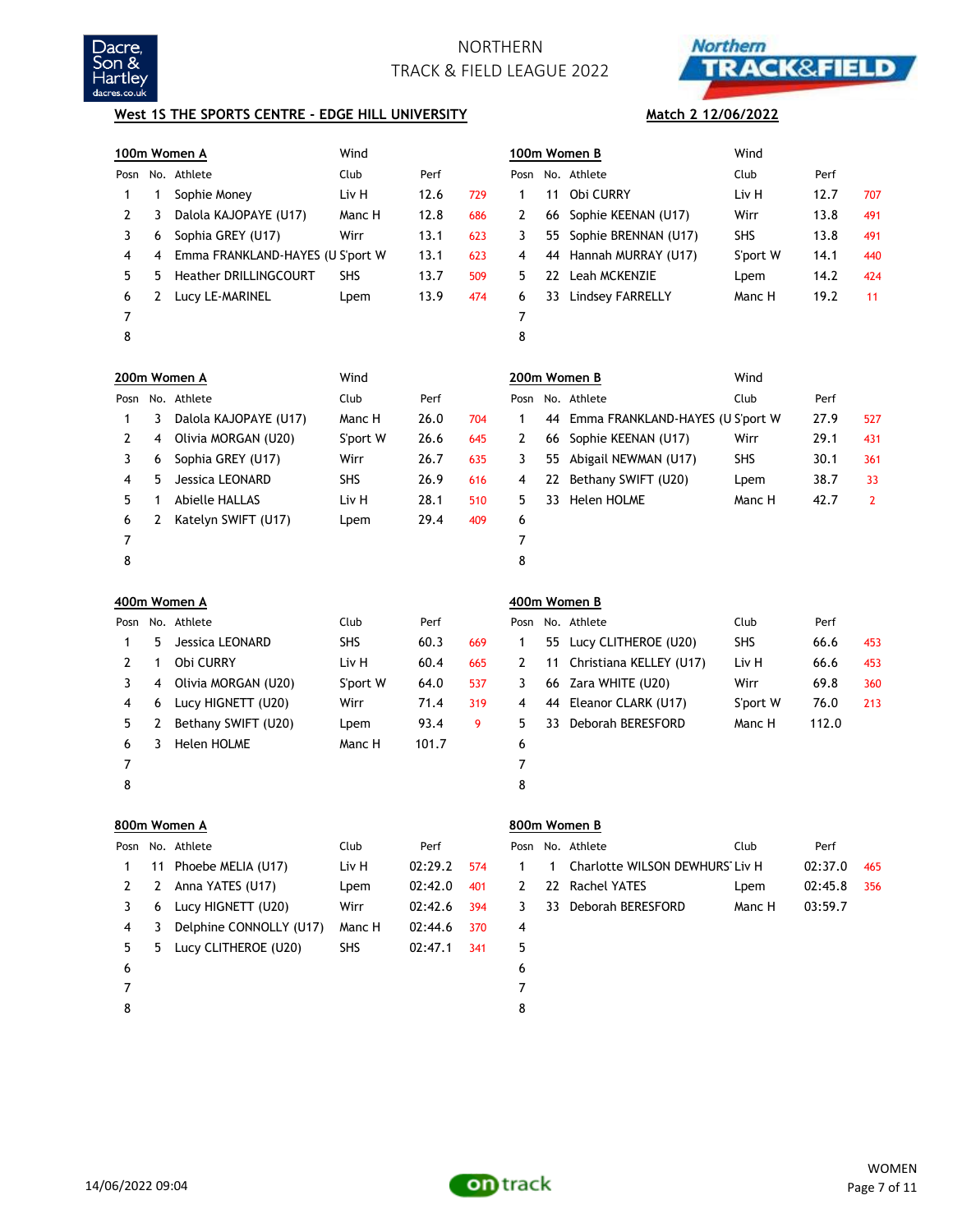



## **West 1S THE SPORTS CENTRE - EDGE HILL UNIVERSITY Match 2 12/06/2022**

|      | 1500m Women A               |                        |            |         |     |                | 1500m Women B |                         |          |         |     |  |
|------|-----------------------------|------------------------|------------|---------|-----|----------------|---------------|-------------------------|----------|---------|-----|--|
| Posn | No. Athlete<br>Club<br>Perf |                        |            |         |     |                |               | No. Athlete             | Club     | Perf    |     |  |
| 1    | 6                           | Gabriella PHELAN (U17) | Wirr       | 04:48.9 | 712 | $\mathbf{1}$   |               | 44 Talitha SHANDLEY     | S'port W | 05:57.2 | 278 |  |
| 2    | 2                           | Kirsty LONGLEY         | Lpem       | 04:49.2 | 709 | 2              | 55            | Lucy CLITHEROE (U20)    | SHS      | 06:52.9 | 73  |  |
| 3    | 4                           | Lucy MILLING (U20)     | S'port W   | 05:00.9 | 621 | 3              |               | 22 Sharon ROBERTS       | Lpem     | 07:33.1 | 7   |  |
| 4    | 1                           | Harriett BAIN (U17)    | Liv H      | 05:36.4 | 388 | 4              | 3             | Ann MCLAUGHLIN          | Manc H   | 07:47.7 |     |  |
| 5    | 5                           | Sonya MONAGHAN         | <b>SHS</b> | 06:19.1 | 181 | 5              |               |                         |          |         |     |  |
| 6    | 33                          | Lindsey FARRELLY       | Manc H     | 07:03.8 | 48  | 6              |               |                         |          |         |     |  |
| 7    |                             |                        |            |         |     | $\overline{7}$ |               |                         |          |         |     |  |
| 8    |                             |                        |            |         |     | 8              |               |                         |          |         |     |  |
|      |                             | 3000m Women A          |            |         |     |                |               | 3000m Women B           |          |         |     |  |
| Posn |                             | No. Athlete            | Club       | Perf    |     | Posn           |               | No. Athlete             | Club     | Perf    |     |  |
| 1    | 4                           | Olivia LOGAN (U20)     | S'port W   | 10:36.3 | 674 | $\mathbf{1}$   |               | 44 Talitha SHANDLEY     | S'port W | 12:06.3 | 390 |  |
| 2    | 6                           | Zara WHITE (U20)       | Wirr       | 11:29.8 | 496 | 2              | 66            | <b>Emily KEARNEY</b>    | Wirr     | 12:09.9 | 380 |  |
| 3    | 1                           | <b>Abigail PREECE</b>  | Liv H      | 11:38.6 | 469 | 3              |               | 22 Sarah GRANT          | Lpem     | 12:12.9 | 372 |  |
| 4    | 2                           | Joanna DURKIN          | Lpem       | 11:49.6 | 437 | 4              |               | 33 Deborah BERESFORD    | Manc H   | 13:45.2 | 164 |  |
| 5    | 5                           | Sonya MONAGHAN         | <b>SHS</b> | 13:04.6 | 246 | 5              |               |                         |          |         |     |  |
| 6    | 3                           | Lindsey FARRELLY       | Manc H     | 13:12.2 | 229 | 6              |               |                         |          |         |     |  |
| 7    |                             |                        |            |         |     | $\overline{7}$ |               |                         |          |         |     |  |
| 8    |                             |                        |            |         |     | 8              |               |                         |          |         |     |  |
|      |                             | 400m Hurdles Women A   |            |         |     |                |               | 400m Hurdles Women B    |          |         |     |  |
| Posn |                             | No. Athlete            | Club       | Perf    |     | Posn           |               | No. Athlete             | Club     | Perf    |     |  |
| 1    | 4                           | Amber HUGHES (U17)     | S'port W   | 75.3    | 506 | 1              |               | 44 Jessica KEENAN (U17) | S'port W | 80.0    | 398 |  |
| 2    | 5                           | Karen MARSH            | <b>SHS</b> | 95.6    | 118 | 2              |               |                         |          |         |     |  |
| 3    |                             |                        |            |         |     | 3              |               |                         |          |         |     |  |
| 4    |                             |                        |            |         |     | 4              |               |                         |          |         |     |  |
| 5    |                             |                        |            |         |     | 5              |               |                         |          |         |     |  |
| 6    |                             |                        |            |         |     | 6              |               |                         |          |         |     |  |
| 7    |                             |                        |            |         |     | 7              |               |                         |          |         |     |  |
| 8    |                             |                        |            |         |     | 8              |               |                         |          |         |     |  |
|      |                             | 100m Hurdles Women A   | Wind       |         |     |                |               | 100m Hurdles Women B    | Wind     |         |     |  |
| Posn |                             | Athlete                | Club       | Perf    |     | Posn           |               | No. Athlete             | Club     | Perf    |     |  |
| 1    | 1                           | Lucy WOODWARD          | Liv H      | 16.4    | 669 | 1              |               | 44 Katy COUPLAND        | S'port W | 30.2    |     |  |
| 2    | 2                           | Deborah DASSE          | Lpem       | 18.3    | 499 | 2              |               |                         |          |         |     |  |
| 3    | 5                           | Karen MARSH            | <b>SHS</b> | 20.2    | 351 | 3              |               |                         |          |         |     |  |
| 4    | 4                           | Niamh PROCTER (U20)    | S'port W   | 20.9    | 303 | 4              |               |                         |          |         |     |  |
| 5    |                             |                        |            |         |     | 5              |               |                         |          |         |     |  |
| 6    |                             |                        |            |         |     | 6              |               |                         |          |         |     |  |
| 7    |                             |                        |            |         |     | 7              |               |                         |          |         |     |  |
| 8    |                             |                        |            |         |     | 8              |               |                         |          |         |     |  |

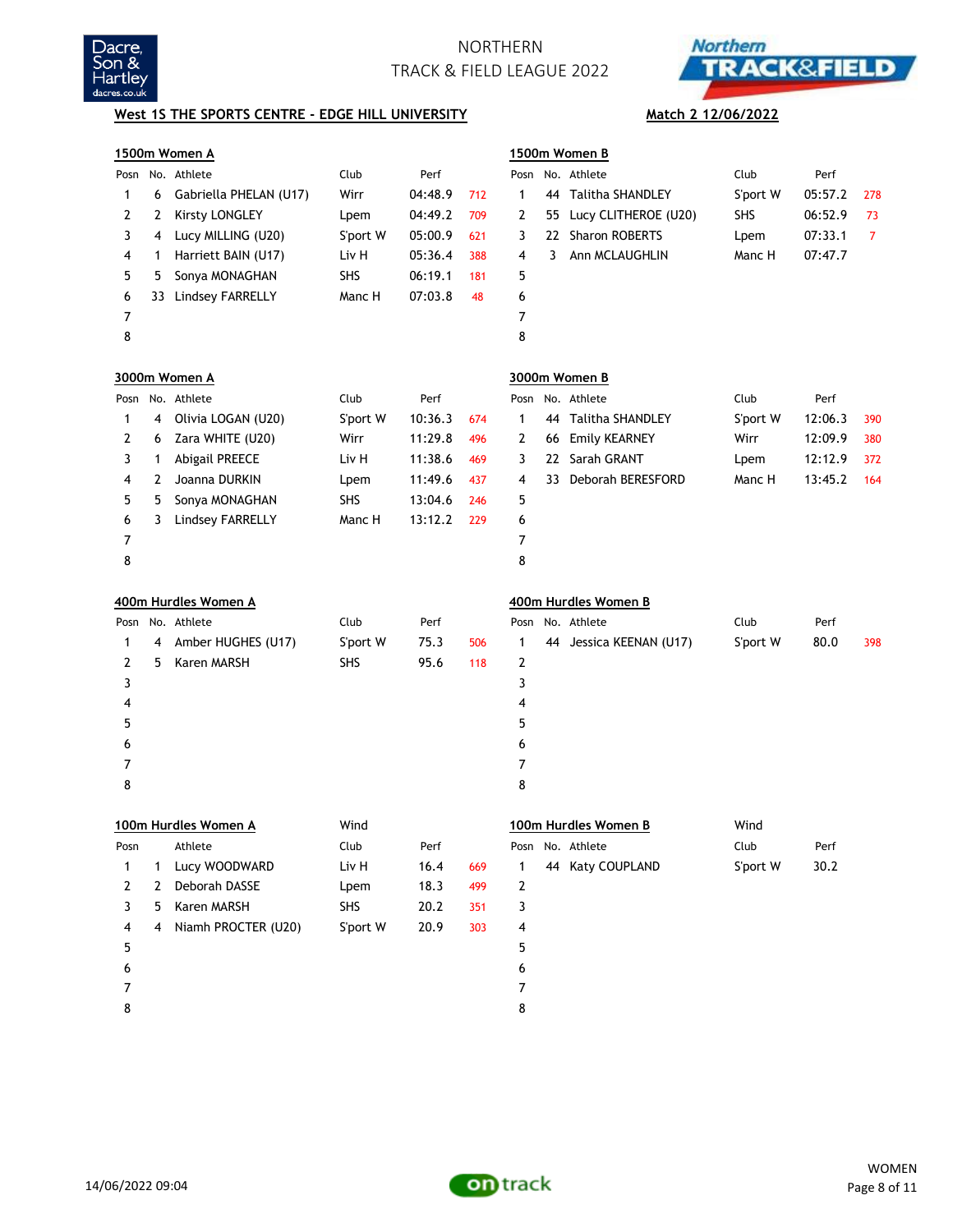



### **West 1S THE SPORTS CENTRE - EDGE HILL UNIVERSITY** Match 2 12/06/2022

|      | 100m N/S Women A | Wind       |      | 100m N/S Women B    | Wind         |
|------|------------------|------------|------|---------------------|--------------|
| Posn | No. Athlete      |            | Perf | No. Athlete<br>Posn | Perf<br>Club |
|      | Abigail Newman   | <b>SHS</b> | 14.4 |                     |              |
| 2    | Jemima Fletcher  |            | 14.7 | 2                   |              |
| 3    | Bethany Swift    | Lpem       | 17.4 | 3                   |              |
| 4    |                  |            |      | 4                   |              |
| 5    |                  |            |      | 5                   |              |
| 6    |                  |            |      | 6                   |              |
|      |                  |            |      |                     |              |
| 8    |                  |            |      | 8                   |              |
|      |                  |            |      |                     |              |

|                | <u>00m N/S Women B</u> | Wind |      |
|----------------|------------------------|------|------|
|                | osn No. Athlete        | Club | Perf |
| $\mathbf{1}$   |                        |      |      |
| $\overline{2}$ |                        |      |      |
| 3              |                        |      |      |
| 4              |                        |      |      |
| 5              |                        |      |      |
| 6              |                        |      |      |
| 7              |                        |      |      |
| 8              |                        |      |      |

| Posn |    | Bib Athlete              | Club       | Perf |     |   |    | Posn Bib Athlete        | Club     | Perf |     |
|------|----|--------------------------|------------|------|-----|---|----|-------------------------|----------|------|-----|
|      |    | Lucy WOODWARD            | Liv H      | 5.08 | 712 |   | 44 | Apphia KEENAN (U17)     | S'port W | 4.31 | 529 |
|      | 6  | Erin FLYNN               | Wirr       | 4.76 | 636 |   | 11 | Olivia MacCORMACK       | Liv H    | 4.28 | 522 |
|      | 4  | Jessica KEENAN (U17)     | S'port W   | 4.62 | 602 | 3 | 33 | Helen HOLME             | Manc H   | 2.20 | 57  |
| 4    | 5. | Elizabeth GREENALL (U20) | <b>SHS</b> | 4.32 | 532 | 4 |    | 22 Jessica GROVES (U20) | Lpem     | 2.01 | 19  |
| 5.   |    | Dalola KAJOPAYE (U17)    | Manc H     | 3.89 | 431 | 5 |    |                         |          |      |     |
| 6    |    | Millie O'HANLON (U17)    | Lpem       | 3.53 | 349 | 6 |    |                         |          |      |     |
|      |    |                          |            |      |     |   |    |                         |          |      |     |
| 8    |    |                          |            |      |     | 8 |    |                         |          |      |     |

3 6 Imogen CAREW (U17) Wirr 1.45 584 4 5 Sophie BRENNAN (U17) SHS 1.10 211

### **Long Jump Women A Long Jump Women B**

| osn | Bib Athlete             | Club     | Perf |     |
|-----|-------------------------|----------|------|-----|
| 1.  | 44 Apphia KEENAN (U17)  | S'port W | 4.31 | 529 |
| 2   | 11 Olivia MacCORMACK    | Liv H    | 4.28 | 522 |
| 3   | 33 Helen HOLME          | Manc H   | 2.20 | 57  |
| 4   | 22 Jessica GROVES (U20) | Lpem     | 2.01 | 19  |
| 5   |                         |          |      |     |
| 6   |                         |          |      |     |
| 7   |                         |          |      |     |
| 8   |                         |          |      |     |

## **High Jump Women A High Jump Women B** Posn Bib Athlete **Club** Perf Posn Bib Athlete 1 2 Millie O'HANLON (U17) Lpem 1.55 691 2 44 Apphia KEENAN (U17) S'port W 1.55 691

|  | osn Bib Athlete        | Club     | Perf |     |
|--|------------------------|----------|------|-----|
|  | 22 Lauren WRIGHT (U20) | Lpem     | 1.55 | 691 |
|  | 4 Amber HUGHES (U17)   | S'port W | 1.55 | 691 |
|  |                        |          |      |     |

|      |   | Triple Jump Women A          |            |      |     | Triple Jump Women B |  |                          |          |      |     |
|------|---|------------------------------|------------|------|-----|---------------------|--|--------------------------|----------|------|-----|
| Posn |   | Bib Athlete                  | Club       | Perf |     | Posn                |  | Bib Athlete              | Club     | Perf |     |
|      | 2 | Deborah DASSE                | Lpem       | 9.74 | 611 |                     |  | 44 Jemima FLETCHER (U17) | S'port W | 8.02 | 412 |
| 2    | 6 | Imogen CAREW (U17)           | Wirr       | 9.32 | 564 | 2                   |  | 66 Lucy HIGNETT (U20)    | Wirr     | 7.92 | 400 |
| 3    | 5 | <b>Heather DRILLINGCOURT</b> | <b>SHS</b> | 9.15 | 544 | 3                   |  |                          |          |      |     |
| 4    | 4 | Hannah MURRAY (U17)          | S'port W   | 8.25 | 439 | 4                   |  |                          |          |      |     |
| 5    |   |                              |            |      |     | 5                   |  |                          |          |      |     |
| 6    |   |                              |            |      |     | 6                   |  |                          |          |      |     |
|      |   |                              |            |      |     |                     |  |                          |          |      |     |
| 8    |   |                              |            |      |     | 8                   |  |                          |          |      |     |

### **Triple Jump Women A Triple Jump Women B**

| osn? | Bib Athlete              | Club     | Perf |     |
|------|--------------------------|----------|------|-----|
| 1    | 44 Jemima FLETCHER (U17) | S'port W | 8.02 | 412 |
| 2    | 66 Lucy HIGNETT (U20)    | Wirr     | 7.92 | 400 |
| 3    |                          |          |      |     |
| 4    |                          |          |      |     |
| 5    |                          |          |      |     |
| 6    |                          |          |      |     |
|      |                          |          |      |     |
|      |                          |          |      |     |



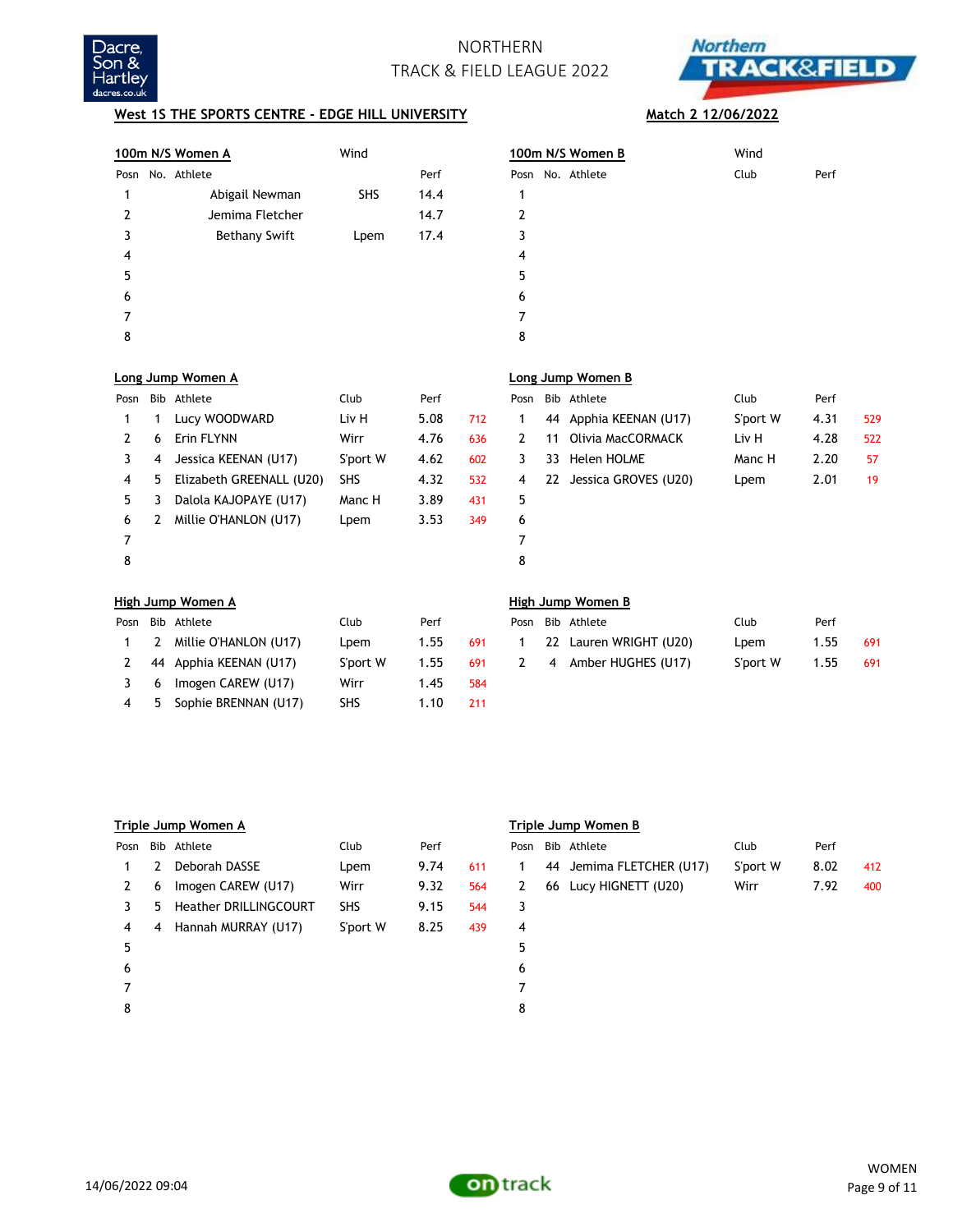



## **West 1S THE SPORTS CENTRE - EDGE HILL UNIVERSITY Match 2 12/06/2022**

| Pole Vault Women A |                             |       |      |     |  | Pole Vault Women B |                  |      |      |  |  |
|--------------------|-----------------------------|-------|------|-----|--|--------------------|------------------|------|------|--|--|
|                    | Posn Bib Athlete            | Club  | Perf |     |  |                    | Posn Bib Athlete | Club | Perf |  |  |
|                    | 1 1 Charlee PRITCHARD (U20) | Liv H | 2.50 | 533 |  |                    |                  |      |      |  |  |
| - 6                | Charlotte FARRAR (U20)      | Wirr  |      |     |  |                    |                  |      |      |  |  |

|      |    | Shot Women A        |          |       |     | Shot Women B |    |                       |            |      |     |
|------|----|---------------------|----------|-------|-----|--------------|----|-----------------------|------------|------|-----|
| Posn |    | Bib Athlete         | Club     | Perf  |     | Posn         |    | Bib Athlete           | Club       | Perf |     |
|      | 2  | Anna PEERS          | Lpem     | 11.03 | 754 |              | 22 | Jessica GROVES (U20)  | Lpem       | 7.40 | 497 |
|      |    | Lucy WOODWARD       | Liv H    | 9.80  | 674 |              | 11 | Emily ROWE            | Liv H      | 7.35 | 493 |
|      | 4  | Lauren BYRNE (U17)  | S'port W | 9.51  | 654 | 3            | 44 | Niamh PROCTER (U20)   | S'port W   | 6.97 | 461 |
| 4    | 6  | Lucy MOORE (U20)    | Wirr     | 7.76  | 526 | 4            | 55 | Abigail NEWMAN (U17)  | <b>SHS</b> | 6.20 | 392 |
| 5.   | 5  | Lauren TAYLOR (U20) | SHS      | 7.36  | 494 | 5            | 66 | <b>Heather BEETON</b> | Wirr       | 6.13 | 386 |
| 6    | 33 | Deborah BERESFORD   | Manc H   | 3.73  | 60  | 6            | 3  | Jean SKITT            | Manc H     | 3.59 |     |
|      |    |                     |          |       |     |              |    |                       |            |      |     |
| 8    |    |                     |          |       |     | 8            |    |                       |            |      |     |

|      |    | Discus Women A         |             |       |     | Discus Women B |    |                        |          |       |     |  |
|------|----|------------------------|-------------|-------|-----|----------------|----|------------------------|----------|-------|-----|--|
| Posn |    | Bib Athlete            | <b>Club</b> | Perf  |     | Posn           |    | Bib Athlete            | Club     | Perf  |     |  |
|      |    | Anna PEERS             | Lpem        | 38.95 | 792 |                | 22 | Katelyn SWIFT (U17)    | Lpem     | 24.18 | 578 |  |
|      | 6  | Charlotte FARRAR (U20) | Wirr        | 24.79 | 589 | 2              | 66 | Aiko HOSHIKO (U17)     | Wirr     | 20.99 | 520 |  |
|      | 4  | Katy COUPLAND          | S'port W    | 24.17 | 578 | 3              |    | 44 Eleanor CLARK (U17) | S'port W | 17.26 | 441 |  |
| 4    | 11 | Emily ROWE             | Liv H       | 17.02 | 435 | 4              |    | Jean SKITT             | Manc H   | 8.54  | 111 |  |
| 5.   | 5  | Karen MARSH            | <b>SHS</b>  | 13.78 | 350 | 5              |    |                        |          |       |     |  |
| 6    | 33 | Lindsey FARRELLY       | Manc H      | 11.42 | 272 | 6              |    |                        |          |       |     |  |
|      |    |                        |             |       |     |                |    |                        |          |       |     |  |
|      |    |                        |             |       |     |                |    |                        |          |       |     |  |

|     |    | iscus Women A            |            |       |     | Discus Women B |    |                        |          |       |     |
|-----|----|--------------------------|------------|-------|-----|----------------|----|------------------------|----------|-------|-----|
| osn |    | Bib Athlete              | Club       | Perf  |     | Posn           |    | Bib Athlete            | Club     | Perf  |     |
| 1.  |    | Anna PEERS               | Lpem       | 38.95 | 792 |                | 22 | Katelyn SWIFT (U17)    | Lpem     | 24.18 | 578 |
| 2   |    | 6 Charlotte FARRAR (U20) | Wirr       | 24.79 | 589 | 2              |    | 66 Aiko HOSHIKO (U17)  | Wirr     | 20.99 | 520 |
| 3   | 4  | Katy COUPLAND            | S'port W   | 24.17 | 578 | 3              |    | 44 Eleanor CLARK (U17) | S'port W | 17.26 | 441 |
| 4   | 11 | Emily ROWE               | Liv H      | 17.02 | 435 | $\overline{4}$ | 3. | Jean SKITT             | Manc H   | 8.54  | 111 |
| 5   | 5. | Karen MARSH              | <b>SHS</b> | 13.78 | 350 | 5              |    |                        |          |       |     |
| 6.  | 33 | Lindsey FARRELLY         | Manc H     | 11.42 | 272 | 6              |    |                        |          |       |     |
|     |    |                          |            |       |     |                |    |                        |          |       |     |
| 8   |    |                          |            |       |     | 8              |    |                        |          |       |     |

|      |    | Hammer Women A        |            |       | Hammer Women B |      |     |                        |          |       |     |
|------|----|-----------------------|------------|-------|----------------|------|-----|------------------------|----------|-------|-----|
| Posn |    | Bib Athlete           | Club       | Perf  |                | Posn |     | Bib Athlete            | Club     | Perf  |     |
|      |    | Jessica GROVES (U20)  | Lpem       | 34.11 | 658            |      |     | 22 Katelyn SWIFT (U17) | Lpem     | 29.57 | 597 |
|      | 6  | <b>Heather BEETON</b> | Wirr       | 33.74 | 653            | 2    |     | 66 Lucy MOORE (U20)    | Wirr     | 29.20 | 591 |
|      | 11 | Emily ROWE            | Liv H      | 28.44 | 581            | 3    |     | 44 Eleanor CLARK (U17) | S'port W | 13.05 | 309 |
| 4    | 4  | Katy COUPLAND         | S'port W   | 18.66 | 423            | 4    | 33. | Deborah BERESFORD      | Manc H   | 5.95  | 69  |
| 5.   |    | Jean SKITT            | Manc H     | 9.98  | 231            | 5    |     |                        |          |       |     |
| 6    | 5. | Karen MARSH           | <b>SHS</b> | x     |                | 6    |     |                        |          |       |     |
|      |    |                       |            |       |                |      |     |                        |          |       |     |
| 8    |    |                       |            |       |                | 8    |     |                        |          |       |     |

### **Hammer Women A Hammer Women B**

| osn | Bib Athlete              | Club     | Perf  |     |
|-----|--------------------------|----------|-------|-----|
|     | 1 22 Katelyn SWIFT (U17) | Lpem     | 29.57 | 597 |
|     | 2 66 Lucy MOORE (U20)    | Wirr     | 29.20 | 591 |
| 3   | 44 Eleanor CLARK (U17)   | S'port W | 13.05 | 309 |
| 4   | 33 Deborah BERESFORD     | Manc H   | 5.95  | 69  |
|     |                          |          |       |     |